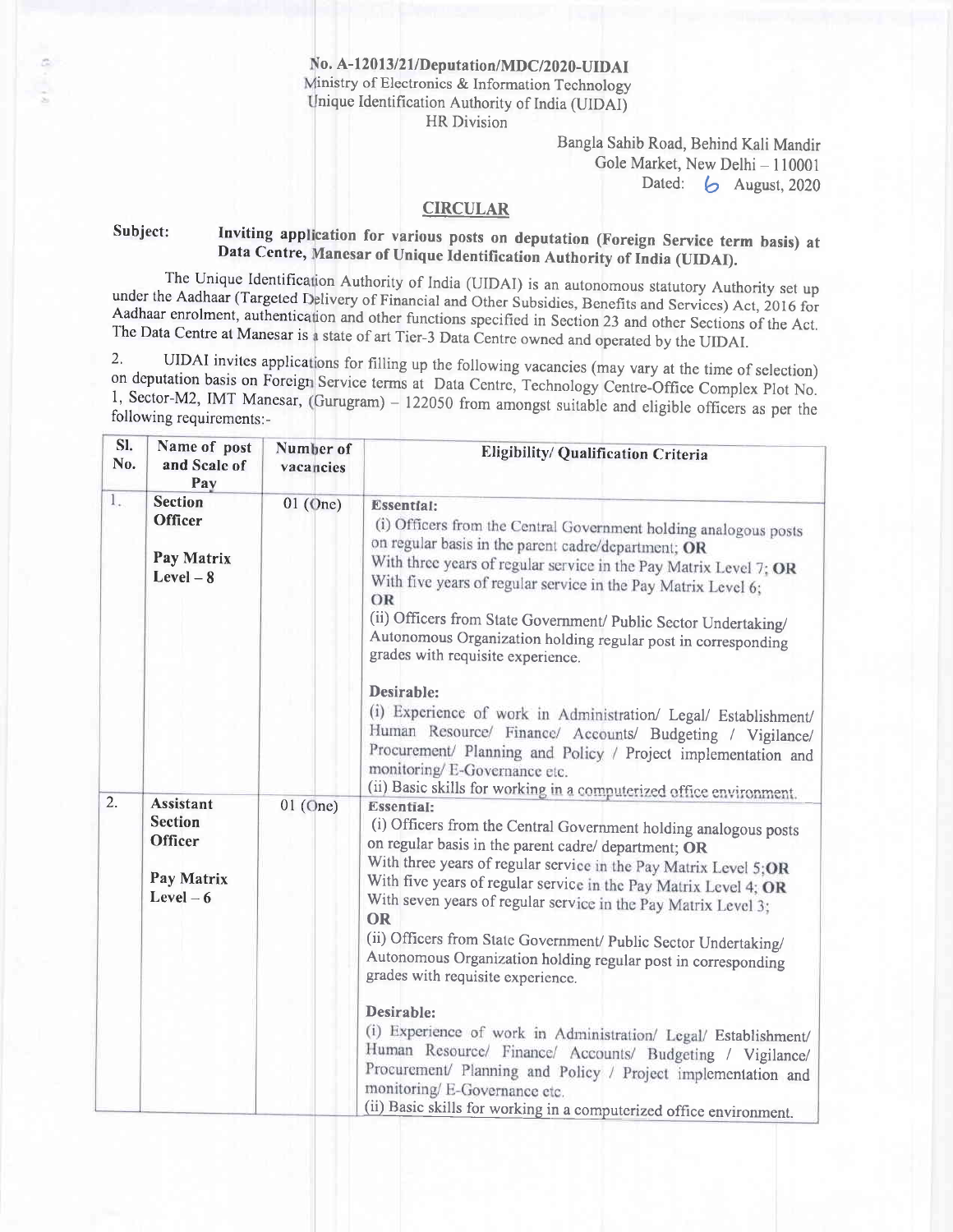Age Limit: for all the posts mentioned above, the candidate should be below 56 years of age as on  $3.$ the closing date of the application.

#### Period and other terms and conditions of deputation: 4.

The period of deputation shall initially be of three years, extendable up to five years years solely as  $4.1$ per the requirements of the Authority.

The general terms and conditions of services at UIDAI will be governed as per Unique Identification  $4.2$ Authority of India (Appointment of Officers and employees) Regulations, 2020 and Unique Identification Authority of India (Salary, Allowances and other Terms & Conditions of Service of Employees) Regulations, 2020 and guidelines of the Central Government in this regard. The aforesaid regulations are available on the website of UIDAI (www.uidai.gov.in).

The terms of deputation, including the pay and allowances, shall be governed by the provisions laid  $4.3$ down in the Department of Personnel & Training Office Memorandum No. 6/8/2009-Estt.(Pay II) dated 17 June 2010 and other orders/guidelines issued in this regard from time to time.

Accommodation and medical facility will be governed as per Regulation 14 and 15 of Chapter IV of  $4.4$ Unique Identification Authority of India (Salary, Allowances and other Terms & Conditions of Service of Employees) Regulations, 2020.

Eligible and willing candidate may apply through proper channel in prescribed format - Annexure I.  $5<sub>1</sub>$ The cadre authorities/Head of Departments are requested to forward applications of eligible and willing candidates whose services can be spared on deputation immediately on their selection. The applications of only such officers would be considered that are routed through proper channel and are accompanied by following documents:

- Application in prescribed proforma Annexure I i.
- Cadre Clearance Certificate from the Controlling Authority ii.
- Statement giving detail of Major/Minor penalties, imposed upon the Officer, if any, during the last iii. ten (10) years Annexure II
- Vigilance Clearance/Integrity Certificate (Annexure II) iv.
- Photocopies of the ACRs/APARs for the last five (5) years duly attested on each page by an officer  $V<sub>r</sub>$ not below the level of Under Secretary or equivalent (Annexure II)

While forwarding the application it may also be verified and certified by the cadre controlling 6. authority that the particulars furnished by the applicant are correct (Annexure II)

The applications of suitable and eligible officers complete in all respect, in the prescribed format 7. (Annexure-I), along with documents listed in para 5 and 6 above may be forwarded to the Assistant Director General (HR), Unique Identification Authority of India (UIDAI), 4th Floor, Bangla Sahib Road, Behind Kali Mandir, Gole Market, New Delhi-110001. The last date for receipt of applications complete in all respect is 15.09.2020. Candidates who apply for the post will not be allowed to withdraw their candidature subsequently.

Applications received after the last date or without necessary documents or otherwise found 8. incomplete shall not be entertained.

UIDAI reserves the right not to fill up all or any of the vacancies or to withdraw the circular at any  $9<sub>1</sub>$ time without assigning any reasons.

1000 6/8/20

(Virender Prasad) **Assistant Director General (HR)** Tel: 23478554

To,

- All Ministries/Departments of the Govt of India with a request to give wide publicity to the vacancy i. in their Attached and Subordinate offices. Autonomous/Statutory Bodies and PSEs. ii.
- All the State Governments, Administration of Union Territories with a request to give wide publicity to the vacancy in their various Departments/Offices.
- iïi. Website of UIDAI.
- Media Division, UIDAI HQ for publicizing the vacancy in at least two national dailies. İV.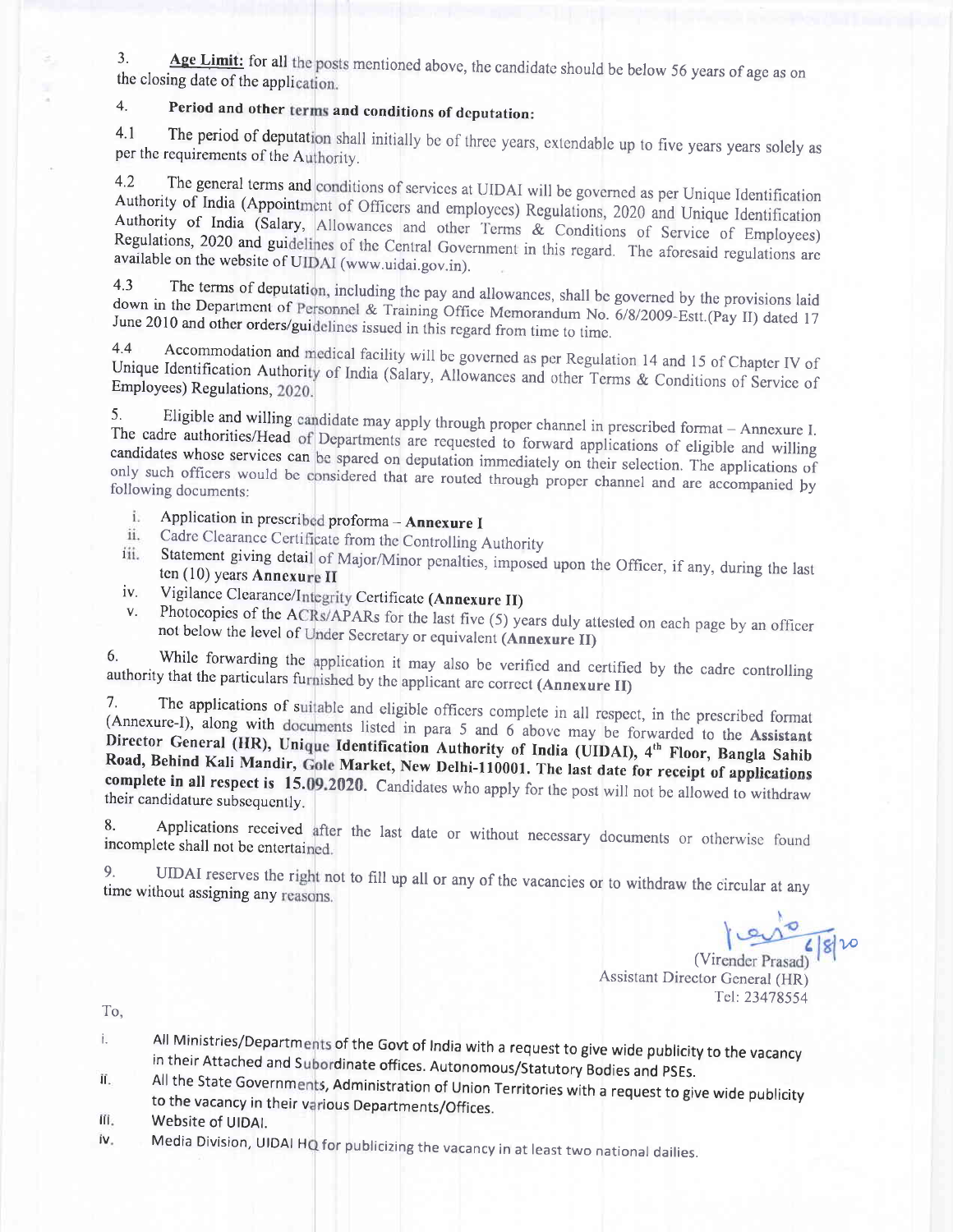# APPLICATION FOR DEPUTATION (FOREIGN SERVICE TERM BASIS) IN UIDAI DATA CENTRE AT MANESAR, GURUGRAM<br>(Last date for receipt of Application: 15.09.2020)

|                                                                                                  |                                                                           |                                                                                                             |                              |                     |                                                                                                                                                  |                  | (Since this vacancy is to be filled up on deputation basis, private candidates are not eligible)  |  |
|--------------------------------------------------------------------------------------------------|---------------------------------------------------------------------------|-------------------------------------------------------------------------------------------------------------|------------------------------|---------------------|--------------------------------------------------------------------------------------------------------------------------------------------------|------------------|---------------------------------------------------------------------------------------------------|--|
| 1.                                                                                               | Post applied for<br>the post)                                             | (Please mention name of                                                                                     |                              |                     |                                                                                                                                                  |                  |                                                                                                   |  |
| 2.                                                                                               | (in block letters)                                                        | Name of the Candidate                                                                                       |                              |                     |                                                                                                                                                  |                  |                                                                                                   |  |
| 3 <sub>1</sub>                                                                                   | box)                                                                      | Gender ( $\sqrt{}$ the appropriate                                                                          | Male                         |                     | Female                                                                                                                                           |                  |                                                                                                   |  |
| 4.                                                                                               | Category ( $\sqrt{ }$ the<br>appropriate box)                             |                                                                                                             | <b>SC</b><br>OBC             |                     | ST <sup>-</sup><br>Others                                                                                                                        |                  | Paste a recent Passport<br>size photograph                                                        |  |
| 5.                                                                                               | Date of Birth<br>(DD/MM/YYYY)                                             |                                                                                                             |                              |                     |                                                                                                                                                  |                  |                                                                                                   |  |
| 6.                                                                                               | Date of retirement                                                        |                                                                                                             |                              |                     |                                                                                                                                                  |                  |                                                                                                   |  |
| 7.                                                                                               | Address for                                                               | correspondence, mobile<br>number and e-mail id                                                              |                              |                     |                                                                                                                                                  |                  |                                                                                                   |  |
| 8.                                                                                               |                                                                           | Education qualification                                                                                     | (Graduation level and above) |                     |                                                                                                                                                  |                  |                                                                                                   |  |
|                                                                                                  | <b>Examination Passed</b><br>Year                                         |                                                                                                             | Institute                    | Name of University/ | Percentage<br>of marks/<br><b>CGPA</b>                                                                                                           |                  | Subjects                                                                                          |  |
|                                                                                                  |                                                                           |                                                                                                             |                              |                     |                                                                                                                                                  |                  |                                                                                                   |  |
| 9.                                                                                               |                                                                           |                                                                                                             |                              |                     |                                                                                                                                                  |                  | Details of employment in, in chronological order (enclose a separate sheet, duly authenticated by |  |
| your signature, if the space below is insufficient)<br>Organization/<br>Post held<br>Institution |                                                                           | From                                                                                                        | To                           |                     | Scale of Pay                                                                                                                                     | Nature of duties |                                                                                                   |  |
|                                                                                                  |                                                                           |                                                                                                             |                              |                     |                                                                                                                                                  |                  |                                                                                                   |  |
| 10.                                                                                              | Employer                                                                  | Complete office address<br>along with telephone<br>number of the present                                    |                              |                     |                                                                                                                                                  |                  |                                                                                                   |  |
| 11.                                                                                              |                                                                           | Nature of the present                                                                                       |                              | Ad-hoc<br>Temporary |                                                                                                                                                  |                  |                                                                                                   |  |
|                                                                                                  | employment ( $\sqrt{}$ the<br>appropriate box)                            |                                                                                                             |                              | Quasi-permanent     |                                                                                                                                                  | Permanent        |                                                                                                   |  |
| 12.                                                                                              | Present grade and date<br>from which held on<br>regular/substantive basis |                                                                                                             |                              |                     |                                                                                                                                                  |                  |                                                                                                   |  |
| 13.                                                                                              | Government                                                                | Name of the Service, if<br>belonging to Organised<br>Service of the Central                                 |                              |                     |                                                                                                                                                  |                  |                                                                                                   |  |
| 14.                                                                                              |                                                                           | Whether Educational and other qualifications required for the post are satisfied<br>authority for the same. |                              |                     |                                                                                                                                                  |                  | If any qualification has been treated as equivalent to the one prescribed in the rules, state the |  |
|                                                                                                  | Qualification/Experience required                                         |                                                                                                             |                              |                     | If applied for more than one post, desired experience for all such posts may be indicated.<br>Qualification/ Experience possessed by the officer |                  |                                                                                                   |  |
| Essential:                                                                                       |                                                                           |                                                                                                             |                              |                     |                                                                                                                                                  |                  |                                                                                                   |  |
| (i)<br>(ii)<br>(iii)                                                                             |                                                                           |                                                                                                             |                              |                     |                                                                                                                                                  |                  |                                                                                                   |  |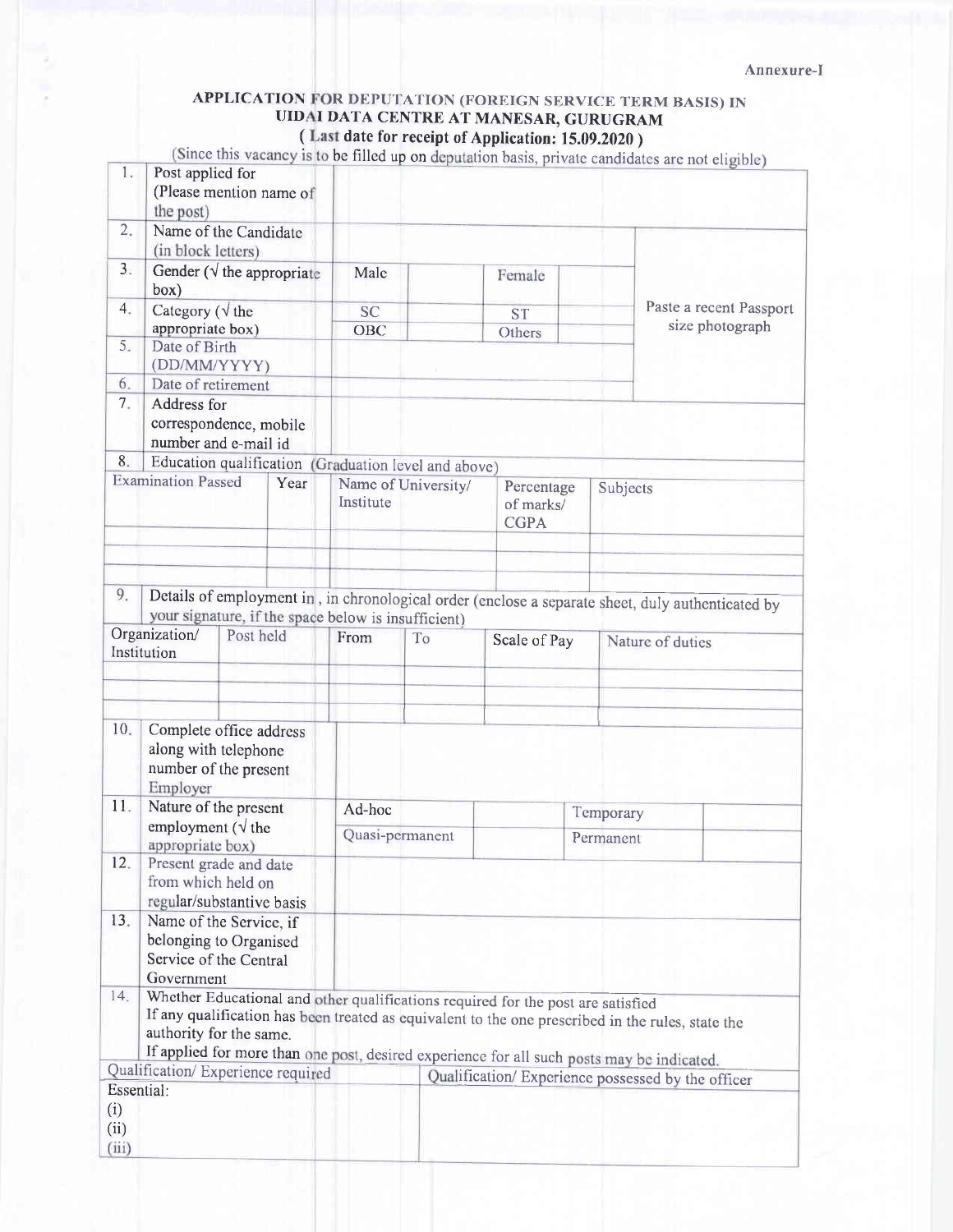| (i)<br>(ii)<br>(iii) | Desired:                                                                                                                                                                           |                                                                                |  |
|----------------------|------------------------------------------------------------------------------------------------------------------------------------------------------------------------------------|--------------------------------------------------------------------------------|--|
| 15.                  | In case the present<br>employment is held on<br>deputation/ contract basis,<br>please state                                                                                        | Date of initial appointment<br>Period of appointment on<br>deputation/contract |  |
|                      |                                                                                                                                                                                    | Name of the parent<br>office/organization to which<br>you belong               |  |
| 16.                  | Training/Courses attended                                                                                                                                                          |                                                                                |  |
| 17.                  | Details of award/honour/<br>appreciation                                                                                                                                           |                                                                                |  |
| 18.                  | Additional information, if any,<br>which you would like to<br>furnish in support of your<br>suitability for the post.<br>Enclose a separate sheet, if the<br>space is insufficient |                                                                                |  |

Date:

Place:

(Signature of the Candidate)

Mobile No.:

Office Tel.No.:

Certified that the service particulars given by the applicant have been verified from his/her service records and found to be correct.

Signature with seal of the Competent Authority